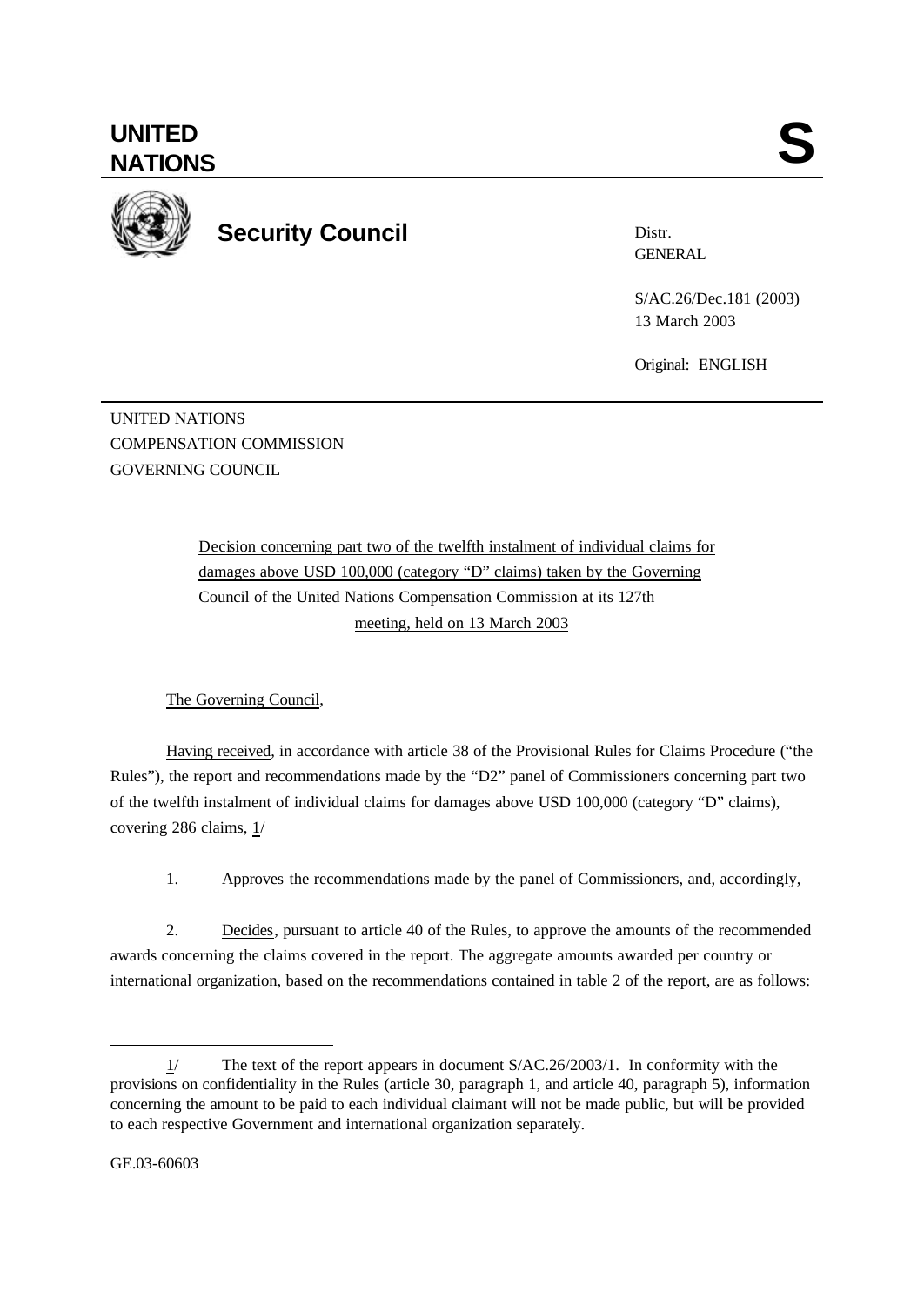\_\_\_\_\_\_\_\_\_\_\_\_\_\_\_\_\_\_\_\_\_\_\_\_\_

Page 2

| Country or<br>international<br>organization | Number of claims<br>recommended for<br>payment | Number of claims not<br>recommended for<br>payment | Amount of<br>compensation claimed<br>(USD) | Amount of<br>compensation<br>recommended (USD) |
|---------------------------------------------|------------------------------------------------|----------------------------------------------------|--------------------------------------------|------------------------------------------------|
| Canada                                      | $\overline{3}$                                 |                                                    | 421,066.48                                 | 35,559.37                                      |
| Croatia                                     | $\mathbf{1}$                                   |                                                    | 2,967,474.05                               | 501,842.55                                     |
| Egypt                                       | 6                                              | 3                                                  | 9,635,242.62                               | 343,320.39                                     |
| France                                      | $\mathbf{1}$                                   |                                                    | 560,841.66                                 | 18,478.88                                      |
| Germany                                     | $\mathbf{1}$                                   |                                                    | $-a$                                       | 6,200.00                                       |
| India                                       | 40                                             | 14                                                 | 29,070,877.14                              | 5,638,544.40                                   |
| Jordan                                      | 28                                             | $\overline{4}$                                     | 53,817,968.29                              | 8,600,630.07                                   |
| Kuwait                                      | 152                                            | $\mathbf{1}$                                       | 150,325,350.59                             | 97,389,011.24                                  |
| Pakistan                                    | $\overline{7}$                                 |                                                    | 2,322,855.99                               | 833,681.30                                     |
| Sudan                                       | $\mathbf{1}$                                   | $\mathbf{1}$                                       | 15,744,982.70                              | 88,179.91                                      |
| Syrian Arab Republic                        | 11                                             | $\mathbf{1}$                                       | 3,675,539.16                               | 1,578,085.69                                   |
| Turkey                                      | $\overline{c}$                                 |                                                    | 4,081,742.70                               | 754,708.25                                     |
| <b>United Arab Emirates</b>                 |                                                | $\mathbf{1}$                                       | 104,027,083.63                             | nil                                            |
| <b>United States</b>                        | $\overline{2}$                                 | $\overline{a}$                                     | 681,733.68                                 | 438,533.26                                     |
| Yemen                                       | $\mathbf{1}$                                   | $\mathbf{1}$                                       | 80,503,715.76                              | 129,004.15                                     |
| <b>UNDP Kuwait</b>                          | $\mathbf{1}$                                   |                                                    | 173,010.38                                 | 173,010.38                                     |
| <b>UNRWA Gaza</b>                           | $\mathbf{1}$                                   |                                                    | 300,851.21                                 | 47,604.63                                      |
| Total                                       | 258                                            | 26                                                 | 458,310,336.04                             | 116,576,394.47                                 |

 $\underline{a}$  Claimants claiming for mental pain and anguish are not required to quantify a claimed amount.

3. Notes that, as referred to in paragraph 6 of the report, two claims were withdrawn by claimants in the course of the Panel's review of this instalment,

4. Reaffirms that when funds become available payments shall be made in accordance with decision 100 (S/AC.26/Dec.100 (2000)/Rev.1),

5. Recalls that when payments are made in accordance with decision 100, and pursuant to the terms of decision 18 (S/AC.26/Dec.18 (1994)), Governments and international organizations shall